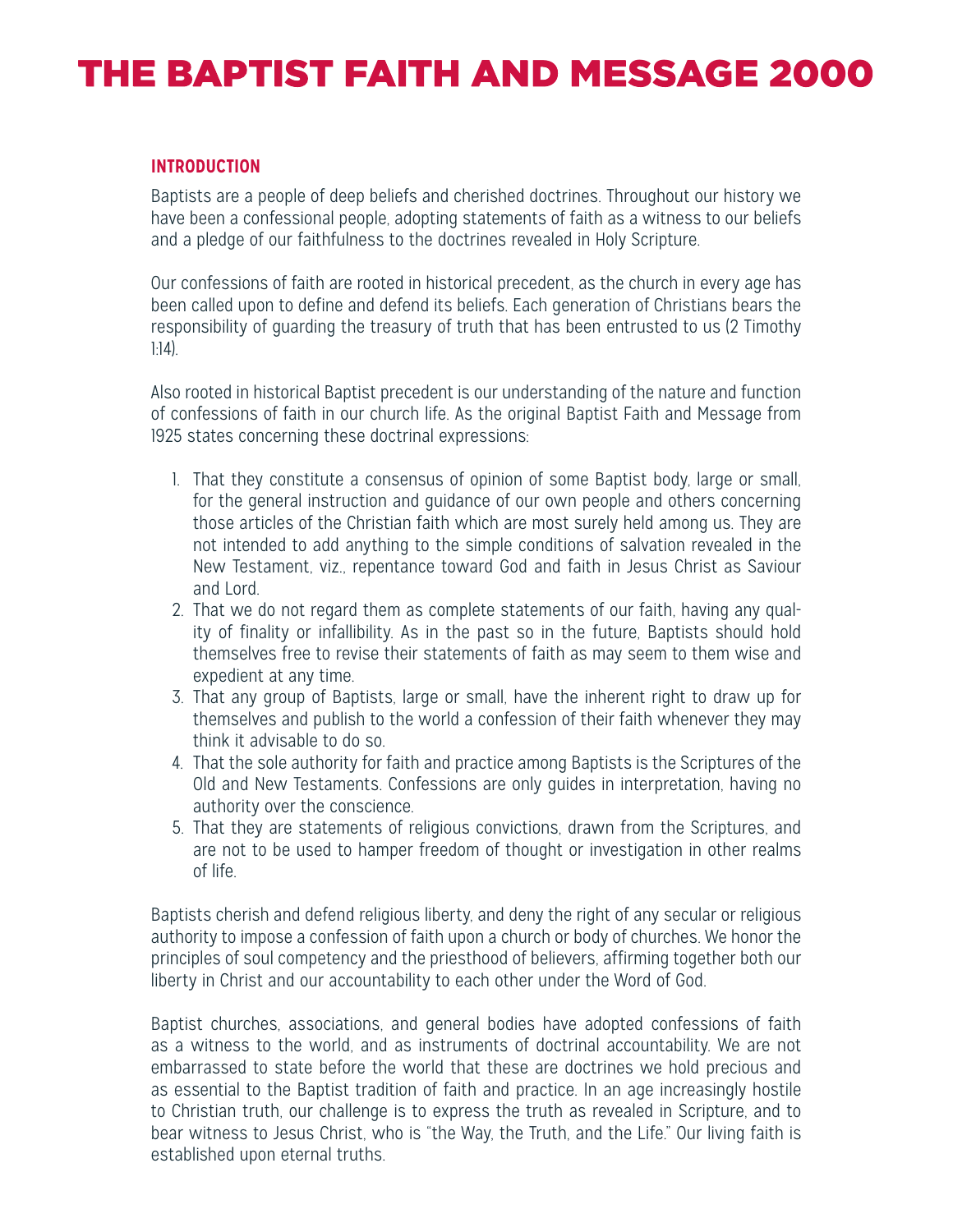As the Body of Christ at First Baptist Tallahassee, we have a foundational statement of faith outlining the core doctrines of our faith. However, we believe it is important not only to confess our faith, "teaching the things that become sound doctrine" (Titus 2:1), but to do so with other Baptists. While we believe in the biblical truth of the autonomy of the local church, that we are directly accountable to Jesus Christ for how we minister, worship, and believe, and not to a denominational body, we also believe Jesus calls to cooperate with other churches in missions, ministry, Christian education, and church planting. Therefore, we find great value in being a Southern Baptist church.

This spirit is behind our affirmation of the Baptist Faith and Message 2000 of the Southern Baptist Convention as our teaching statement. While there are statements that we treasure in previous Southern Baptist statements of faith, such as "The criterion by which the Bible is to be interpreted is Jesus Christ," that we also affirm, we believe the most recent Baptist Faith and Message is consistent with Scripture, affirms historical Baptist distinctives, and is relevant to our present age.

It is the purpose of this statement of faith and message to set forth in greater detail certain teachings in which we believe, and which form the foundation of our worship, ministries, and mission.

## **I. THE SCRIPTURES**

The Holy Bible was written by men divinely inspired and is God's revelation of Himself to man. It is a perfect treasure of divine instruction. It has God for its author, salvation for its end, and truth, without any mixture of error, for its matter. Therefore, all Scripture is totally true and trustworthy. It reveals the principles by which God judges us, and therefore is, and will remain to the end of the world, the true center of Christian union, and the supreme standard by which all human conduct, creeds, and religious opinions should be tried. All Scripture is a testimony to Christ, who is Himself the focus of divine revelation.

*Exodus 24:4; Deuteronomy 4:1–2; 17:19; Joshua 8:34; Psalms 19:7–10; 119:11,89,105,140; Isaiah 34:16; 40:8; Jeremiah 15:16; 36:1–32; Matthew 5:17–18; 22:29; Luke 21:33; 24:44–46; John 5:39; 16:13–15; 17:17; Acts 2:16ff.; 17:11; Romans 15:4; 16:25–26; 2 Timothy 3:15– 17; Hebrews 1:1–2; 4:12; 1 Peter 1:25; 2 Peter 1:19–21.* 

#### **II. GOD**

There is one and only one living and true God. He is an intelligent, spiritual, and personal Being, the Creator, Redeemer, Preserver, and Ruler of the universe. God is infinite in holiness and all other perfections. God is all powerful and all knowing; and His perfect knowledge extends to all things, past, present, and future, including the future decisions of His free creatures. To Him we owe the highest love, reverence, and obedience. The eternal triune God reveals Himself to us as Father, Son, and Holy Spirit, with distinct personal attributes, but without division of nature, essence, or being.

## **A. GOD THE FATHER**

God as Father reigns with providential care over His universe, His creatures, and the flow of the stream of human history according to the purposes of His grace. He is all powerful, all knowing, all loving, and all wise. God is Father in truth to those who become children of God through faith in Jesus Christ. He is fatherly in His attitude toward all men.

*Genesis 1:1; 2:7; Exodus 3:14; 6:2–3; 15:11ff.; 20:1ff.; Leviticus 22:2; Deuteronomy 6:4; 32:6; 1 Chron-*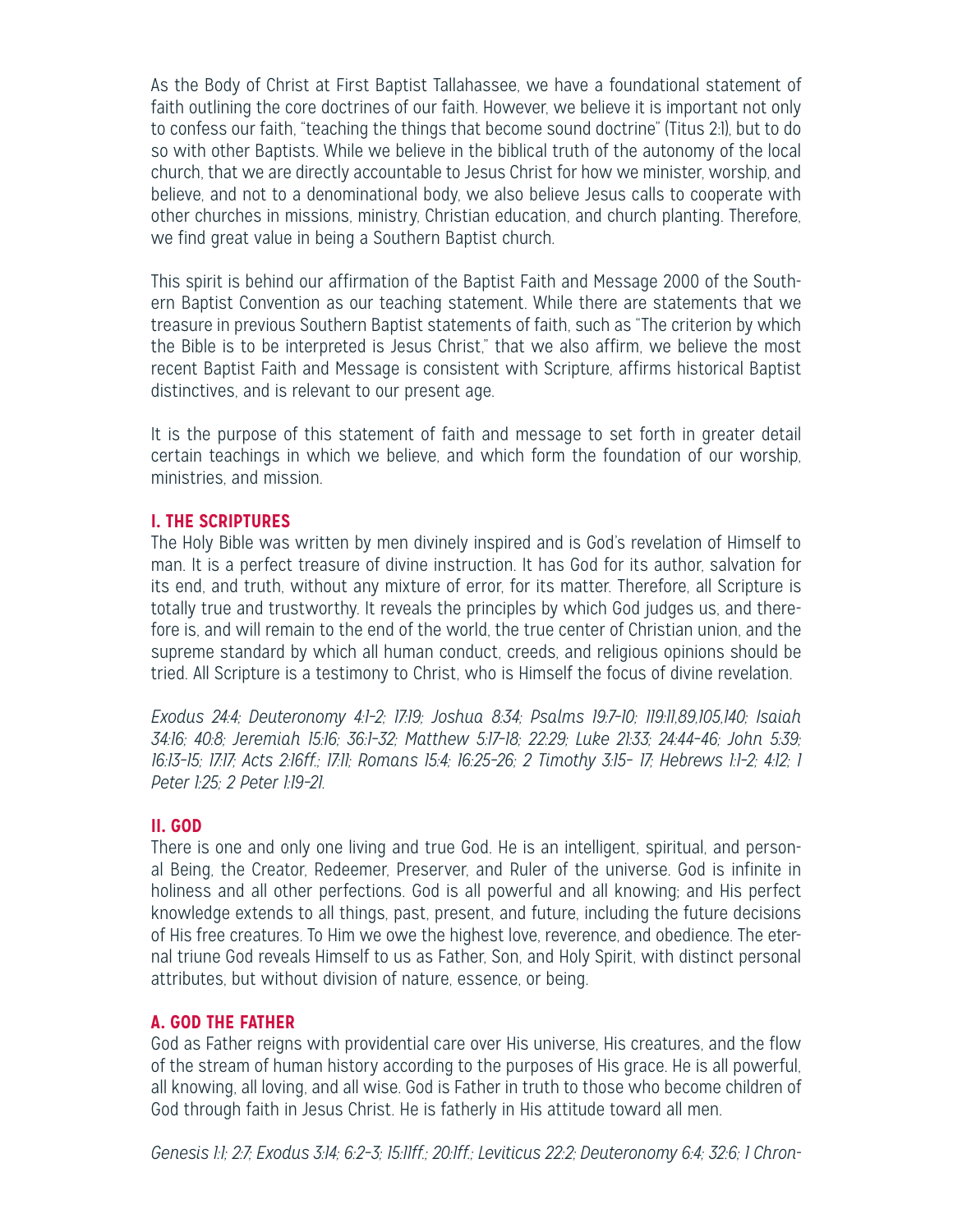*icles 29:10; Psalm 19:1–3; Isaiah 43:3,15; 64:8; Jeremiah 10:10; 17:13; Matthew 6:9ff.; 7:11; 23:9; 28:19; Mark 1:9–11; John 4:24; 5:26; 14:6–13; 17:1–8; Acts 1:7; Romans 8:14–15; 1 Corinthians 8:6; Galatians 4:6; Ephesians 4:6; Colossians 1:15; 1 Timothy 1:17; Hebrews 11:6; 12:9; 1 Peter 1:17; 1 John 5:7.* 

## **B. GOD THE SON**

Christ is the eternal Son of God. In His incarnation as Jesus Christ He was conceived of the Holy Spirit and born of the virgin Mary. Jesus perfectly revealed and did the will of God, taking upon Himself human nature with its demands and necessities and identifying Himself completely with mankind yet without sin. He honored the divine law by His personal obedience, and in His substitutionary death on the cross He made provision for the redemption of men from sin. He was raised from the dead with a glorified body and appeared to His disciples as the person who was with them before His crucifixion. He ascended into heaven and is now exalted at the right hand of God where He is the One Mediator, fully God, fully man, in whose Person is effected the reconciliation between God and man. He will return in power and glory to judge the world and to consummate His redemptive mission. He now dwells in all believers as the living and ever present Lord.

*Genesis 18:1ff.; Psalms 2:7ff.; 110:1ff.; Isaiah 7:14; Isaiah 53:1–12; Matthew 1:18–23; 3:17; 8:29; 11:27; 14:33; 16:16,27; 17:5; 27; 28:1–6,19; Mark 1:1; 3:11; Luke 1:35; 4:41; 22:70; 24:46; John 1:1–18,29; 10:30,38; 11:25–27; 12:44–50; 14:7–11; 16:15–16,28; 17:1–5, 21–22; 20:1–20,28; Acts 1:9; 2:22–24; 7:55–56; 9:4–5,20; Romans 1:3–4; 3:23–26; 5:6–21; 8:1– 3,34; 10:4; 1 Corinthians 1:30; 2:2; 8:6; 15:1–8,24–28; 2 Corinthians 5:19–21; 8:9; Galatians 4:4–5; Ephesians 1:20; 3:11; 4:7–10; Philippians 2:5–11; Colossians 1:13–22; 2:9; 1 Thessalonians 4:14–18; 1 Timothy 2:5–6; 3:16; Titus 2:13–14; Hebrews 1:1–3; 4:14–15; 7:14–28; 9:12–15,24–28; 12:2; 13:8; 1 Peter 2:21–25; 3:22; 1 John 1:7–9; 3:2; 4:14–15; 5:9; 2 John 7–9; Revelation 1:13–16; 5:9–14; 12:10–11; 13:8; 19:16.* 

#### **C. GOD THE HOLY SPIRIT**

The Holy Spirit is the Spirit of God, fully divine. He inspired holy men of old to write the Scriptures. Through illumination He enables men to understand truth. He exalts Christ. He convicts men of sin, of righteousness, and of judgment. He calls men to the Saviour, and effects regeneration. At the moment of regeneration He baptizes every believer into the Body of Christ. He cultivates Christian character, comforts believers, and bestows the spiritual gifts by which they serve God through His church. He seals the believer unto the day of final redemption. His presence in the Christian is the guarantee that God will bring the believer into the fullness of the stature of Christ. He enlightens and empowers the believer and the church in worship, evangelism, and service.

*Genesis 1:2; Judges 14:6; Job 26:13; Psalms 51:11; 139:7ff.; Isaiah 61:1–3; Joel 2:28–32; Matthew 1:18; 3:16; 4:1; 12:28–32; 28:19; Mark 1:10,12; Luke 1:35; 4:1,18–19; 11:13; 12:12; 24:49; John 4:24; 14:16–17,26; 15:26; 16:7–14; Acts 1:8; 2:1–4,38; 4:31; 5:3; 6:3; 7:55; 8:17,39; 10:44; 13:2; 15:28; 16:6; 19:1–6; Romans 8:9–11,14–16,26–27; 1 Corinthians 2:10–14; 3:16; 12:3–11,13; Galatians 4:6; Ephesians 1:13–14; 4:30; 5:18; 1 Thessalonians 5:19; 1 Timothy 3:16; 4:1; 2 Timothy 1:14; 3:16; Hebrews 9:8,14; 2 Peter 1:21; 1 John 4:13; 5:6–7; Revelation 1:10; 22:17.* 

## **III. MAN**

Man is the special creation of God, made in His own image. He created them male and female as the crowning work of His creation. The gift of gender is thus part of the goodness of God's creation. In the beginning man was innocent of sin and was endowed by his Creator with freedom of choice. By his free choice man sinned against God and brought sin into the human race. Through the temptation of Satan man transgressed the command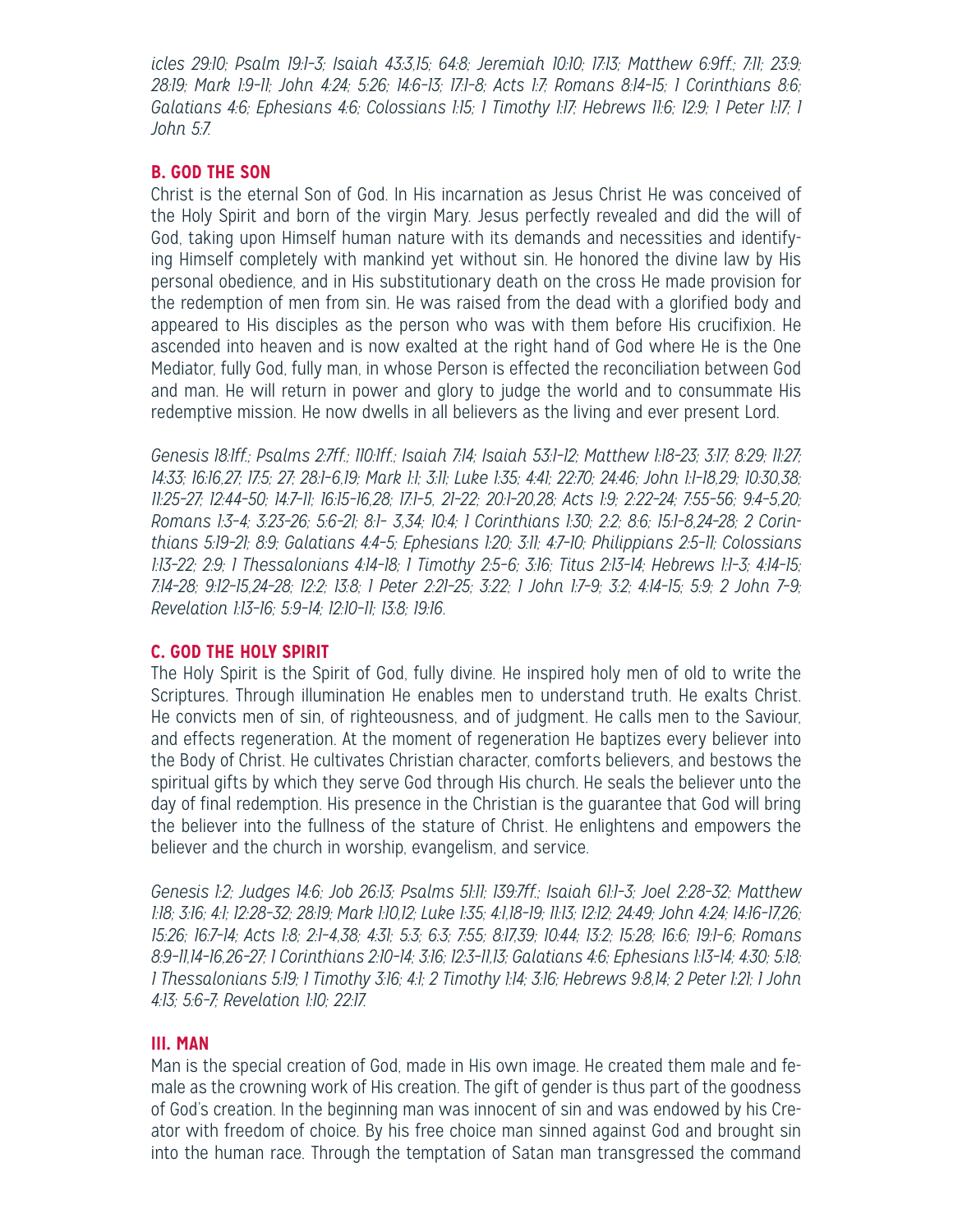of God, and fell from his original innocence whereby his posterity inherit a nature and an environment inclined toward sin. Therefore, as soon as they are capable of moral action, they become transgressors and are under condemnation. Only the grace of God can bring man into His holy fellowship and enable man to fulfill the creative purpose of God. The sacredness of human personality is evident in that God created man in His own image, and in that Christ died for man; therefore, every person of every race possesses full dignity and is worthy of respect and Christian love.

*Genesis 1:26–30; 2:5,7,18–22; 3; 9:6; Psalms 1; 8:3–6; 32:1–5; 51:5; Isaiah 6:5; Jeremiah 17:5; Matthew 16:26; Acts 17:26–31; Romans 1:19–32; 3:10–18,23; 5:6,12,19; 6:6; 7:14–25; 8:14–18,29; 1 Corinthians 1:21–31; 15:19,21–22; Ephesians 2:1–22; Colossians 1:21–22; 3:9– 11.* 

## **IV. SALVATION**

Salvation involves the redemption of the whole man, and is offered freely to all who accept Jesus Christ as Lord and Saviour, who by His own blood obtained eternal redemption for the believer. In its broadest sense salvation includes regeneration, justification, sanctification, and glorification. There is no salvation apart from personal faith in Jesus Christ as Lord.

A. Regeneration, or the new birth, is a work of God's grace whereby believers become new creatures in Christ Jesus. It is a change of heart wrought by the Holy Spirit through conviction of sin, to which the sinner responds in repentance toward God and faith in the Lord Jesus Christ. Repentance and faith are inseparable experiences of grace.

Repentance is a genuine turning from sin toward God. Faith is the acceptance of Jesus Christ and commitment of the entire personality to Him as Lord and Saviour.

- B. Justification is God's gracious and full acquittal upon principles of His righteousness of all sinners who repent and believe in Christ. Justification brings the believer unto a relationship of peace and favor with God.
- C. Sanctification is the experience, beginning in regeneration, by which the believer is set apart to God's purposes, and is enabled to progress toward moral and spiritual maturity through the presence and power of the Holy Spirit dwelling in him. Growth in grace should continue throughout the regenerate person's life.
- D. Glorification is the culmination of salvation and is the final blessed and abiding state of the redeemed.

*Genesis 3:15; Exodus 3:14–17; 6:2–8; Matthew 1:21; 4:17; 16:21–26; 27:22–28:6; Luke 1:68–69; 2:28–32; John 1:11–14,29; 3:3–21,36; 5:24; 10:9,28–29; 15:1–16; 17:17; Acts 2:21; 4:12; 15:11; 16:30–31; 17:30–31; 20:32; Romans 1:16–18; 2:4; 3:23–25; 4:3ff.; 5:8–10; 6:1–23; 8:1–18,29–39; 10:9–10,13; 13:11–14; 1 Corinthians 1:18,30; 6:19–20; 15:10; 2 Corinthians 5:17–20; Galatians 2:20; 3:13; 5:22–25; 6:15; Ephesians 1:7; 2:8–22; 4:11–16; Philippians 2:12–13; Colossians 1:9–22; 3:1ff.; 1 Thessalonians 5:23–24; 2 Timothy 1:12; Titus 2:11–14; Hebrews 2:1–3; 5:8–9; 9:24–28; 11:1–12:8,14; James 2:14–26; 1 Peter 1:2–23; 1 John 1:6– 2:11; Revelation 3:20; 21:1–22:5.* 

#### **V. GOD'S PURPOSE OF GRACE**

Election is the gracious purpose of God, according to which He regenerates, justifies, sanctifies, and glorifies sinners. It is consistent with the free agency of man, and com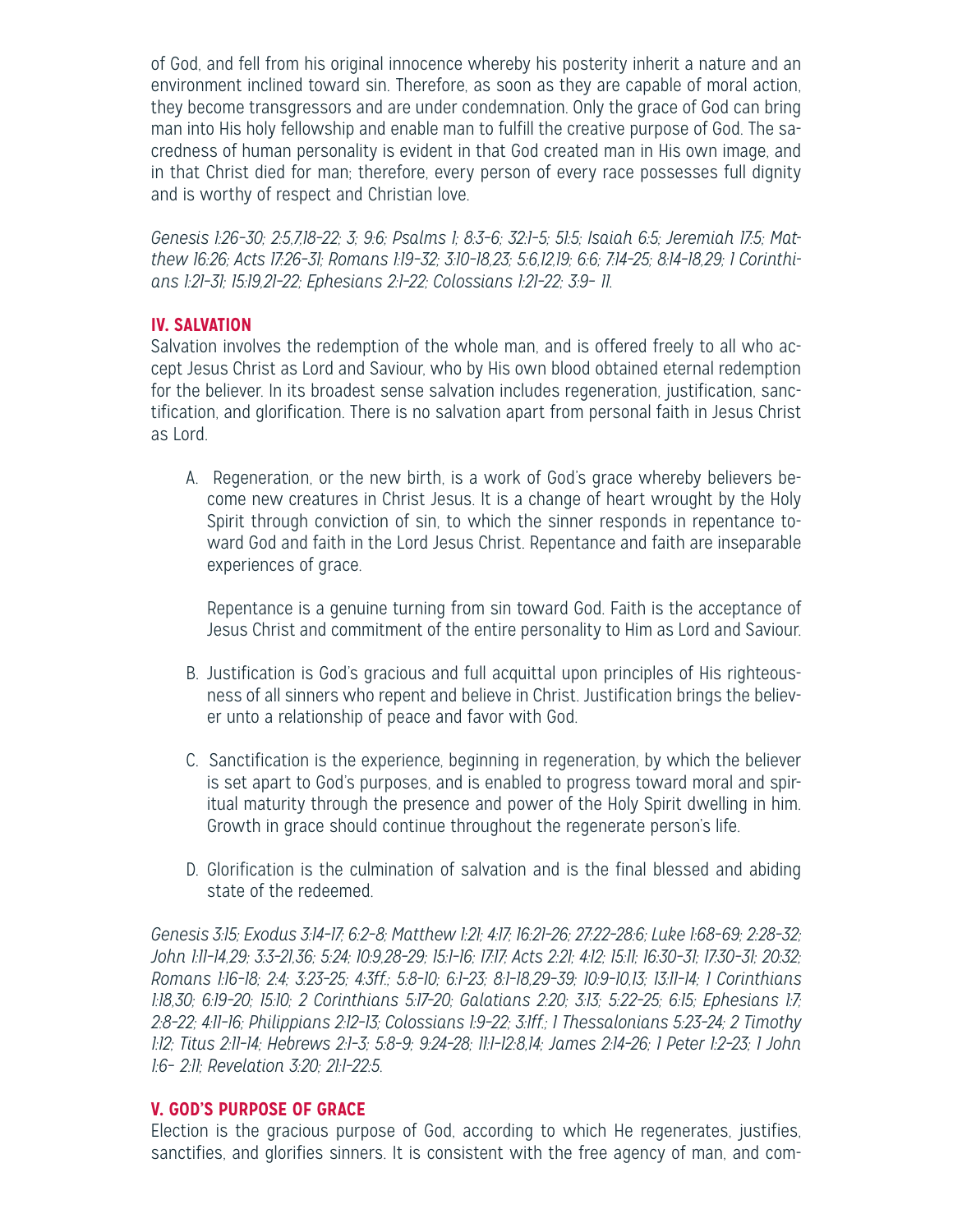prehends all the means in connection with the end. It is the glorious display of God's sovereign goodness, and is infinitely wise, holy, and unchangeable. It excludes boasting and promotes humility.

All true believers endure to the end. Those whom God has accepted in Christ, and sanctified by His Spirit, will never fall away from the state of grace, but shall persevere to the end. Believers may fall into sin through neglect and temptation, whereby they grieve the Spirit, impair their graces and comforts, and bring reproach on the cause of Christ and temporal judgments on themselves; yet they shall be kept by the power of God through faith unto salvation.

*Genesis 12:1–3; Exodus 19:5–8; 1 Samuel 8:4–7,19–22; Isaiah 5:1–7; Jeremiah 31:31ff.; Matthew 16:18–19; 21:28–45; 24:22,31; 25:34; Luke 1:68–79; 2:29–32; 19:41–44; 24:44– 48; John 1:12–14; 3:16; 5:24; 6:44–45,65; 10:27–29; 15:16; 17:6,12,17–18; Acts 20:32; Romans 5:9–10; 8:28–39; 10:12–15; 11:5–7,26–36; 1 Corinthians 1:1–2; 15:24–28; Ephesians 1:4–23; 2:1–10; 3:1–11; Colossians 1:12–14; 2 Thessalonians 2:13–14; 2 Timothy 1:12; 2:10,19; Hebrews 11:39–12:2; James 1:12; 1 Peter 1:2–5,13; 2:4–10; 1 John 1:7–9; 2:19; 3:2.* 

## **VI. THE CHURCH**

A New Testament church of the Lord Jesus Christ is an autonomous local congregation of baptized believers, associated by covenant in the faith and fellowship of the gospel; observing the two ordinances of Christ, governed by His laws, exercising the gifts, rights, and privileges invested in them by His Word, and seeking to extend the gospel to the ends of the earth. Each congregation operates under the Lordship of Christ through democratic processes. In such a congregation each member is responsible and accountable to Christ as Lord. Its scriptural officers are pastors and deacons. While both men and women are gifted for service in the church, the office of pastor is limited to men as qualified by Scripture.

The New Testament speaks also of the church as the Body of Christ which includes all of the redeemed of all the ages, believers from every tribe, and tongue, and people, and nation.

*Matthew 16:15–19; 18:15–20; Acts 2:41–42,47; 5:11–14; 6:3–6; 13:1–3; 14:23,27; 15:1–30; 16:5; 20:28; Romans 1:7; 1 Corinthians 1:2; 3:16; 5:4–5; 7:17; 9:13–14; 12; Ephesians 1:22–23; 2:19–22; 3:8–11,21; 5:22– 32; Philippians 1:1; Colossians 1:18; 1 Timothy 2:9–14; 3:1–15; 4:14; Hebrews 11:39–40; 1 Peter 5:1–4; Revelation 2–3; 21:2–3.* 

#### **VII. BAPTISM AND THE LORD'S SUPPER**

Christian baptism is the immersion of a believer in water in the name of the Father, the Son, and the Holy Spirit. It is an act of obedience symbolizing the believer's faith in a crucified, buried, and risen Saviour, the believer's death to sin, the burial of the old life, and the resurrection to walk in newness of life in Christ Jesus. It is a testimony to his faith in the final resurrection of the dead. Being a church ordinance, it is prerequisite to the privileges of church membership and to the Lord's Supper.

The Lord's Supper is a symbolic act of obedience whereby members of the church, through partaking of the bread and the fruit of the vine, memorialize the death of the Redeemer and anticipate His second coming.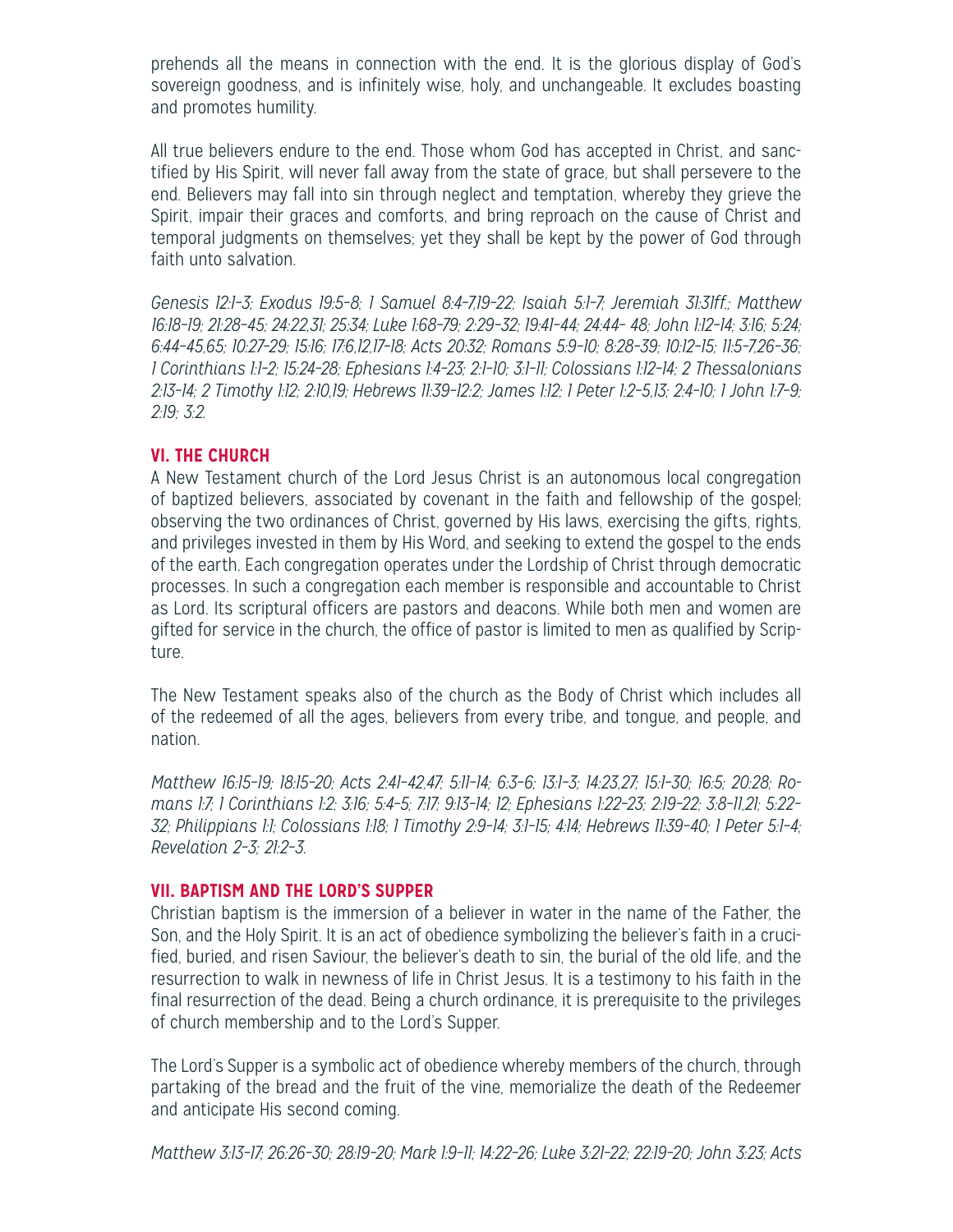*2:41–42; 8:35–39; 16:30–33; 20:7; Romans 6:3–5; 1 Corinthians 10:16,21; 11:23–29; Colossians 2:12.* 

## **VIII. THE LORD'S DAY**

The first day of the week is the Lord's Day. It is a Christian institution for regular observance. It commemorates the resurrection of Christ from the dead and should include exercises of worship and spiritual devotion, both public and private. Activities on the Lord's Day should be commensurate with the Christian's conscience under the Lordship of Jesus Christ.

*Exodus 20:8–11; Matthew 12:1–12; 28:1ff.; Mark 2:27–28; 16:1–7; Luke 24:1–3,33–36; John 4:21–24; 20:1,19–28; Acts 20:7; Romans 14:5–10; I Corinthians 16:1–2; Colossians 2:16; 3:16; Revelation 1:10.* 

## **IX. THE KINGDOM**

The Kingdom of God includes both His general sovereignty over the universe and His particular kingship over men who willfully acknowledge Him as King. Particularly the Kingdom is the realm of salvation into which men enter by trustful, childlike commitment to Jesus Christ. Christians ought to pray and to labor that the Kingdom may come and God's will be done on earth. The full consummation of the Kingdom awaits the return of Jesus Christ and the end of this age.

*Genesis 1:1; Isaiah 9:6–7; Jeremiah 23:5–6; Matthew 3:2; 4:8–10,23; 12:25–28; 13:1–52; 25:31–46; 26:29; Mark 1:14–15; 9:1; Luke 4:43; 8:1; 9:2; 12:31–32; 17:20–21; 23:42; John 3:3; 18:36; Acts 1:6–7; 17:22–31; Romans 5:17; 8:19; 1 Corinthians 15:24–28; Colossians 1:13; Hebrews 11:10,16; 12:28; 1 Peter 2:4–10; 4:13; Revelation 1:6,9; 5:10; 11:15; 21–22.* 

## **X. LAST THINGS**

God, in His own time and in His own way, will bring the world to its appropriate end. According to His promise, Jesus Christ will return personally and visibly in glory to the earth; the dead will be raised; and Christ will judge all men in righteousness. The unrighteous will be consigned to Hell, the place of everlasting punishment. The righteous in their resurrected and glorified bodies will receive their reward and will dwell forever in Heaven with the Lord.

*Isaiah 2:4; 11:9; Matthew 16:27; 18:8–9; 19:28; 24:27,30,36,44; 25:31–46; 26:64; Mark 8:38; 9:43–48; Luke 12:40,48; 16:19–26; 17:22–37; 21:27–28; John 14:1–3; Acts 1:11; 17:31; Romans 14:10; 1 Corinthians 4:5; 15:24–28,35–58; 2 Corinthians 5:10; Philippians 3:20– 21; Colossians 1:5; 3:4; 1 Thessalonians 4:14–18; 5:1ff.; 2 Thessalonians 1:7ff.; 2; 1 Timothy 6:14; 2 Timothy 4:1,8; Titus 2:13; Hebrews 9:27–28; James 5:8; 2 Peter 3:7ff.; 1 John 2:28; 3:2; Jude 14; Revelation 1:18; 3:11; 20:1–22:13.* 

#### **XI. EVANGELISM AND MISSIONS**

It is the duty and privilege of every follower of Christ and of every church of the Lord Jesus Christ to endeavor to make disciples of all nations. The new birth of man's spirit by God's Holy Spirit means the birth of love for others. Missionary effort on the part of all rests thus upon a spiritual necessity of the regenerate life, and is expressly and repeatedly commanded in the teachings of Christ. The Lord Jesus Christ has commanded the preaching of the gospel to all nations. It is the duty of every child of God to seek constantly to win the lost to Christ by verbal witness undergirded by a Christian lifestyle, and by other methods in harmony with the gospel of Christ.

*Genesis 12:1–3; Exodus 19:5–6; Isaiah 6:1–8; Matthew 9:37–38; 10:5–15; 13:18–30, 37–43; 16:19; 22:9–10; 24:14; 28:18–20; Luke 10:1–18; 24:46–53; John 14:11–12; 15:7–8,16; 17:15; 20:21; Acts 1:8; 2;*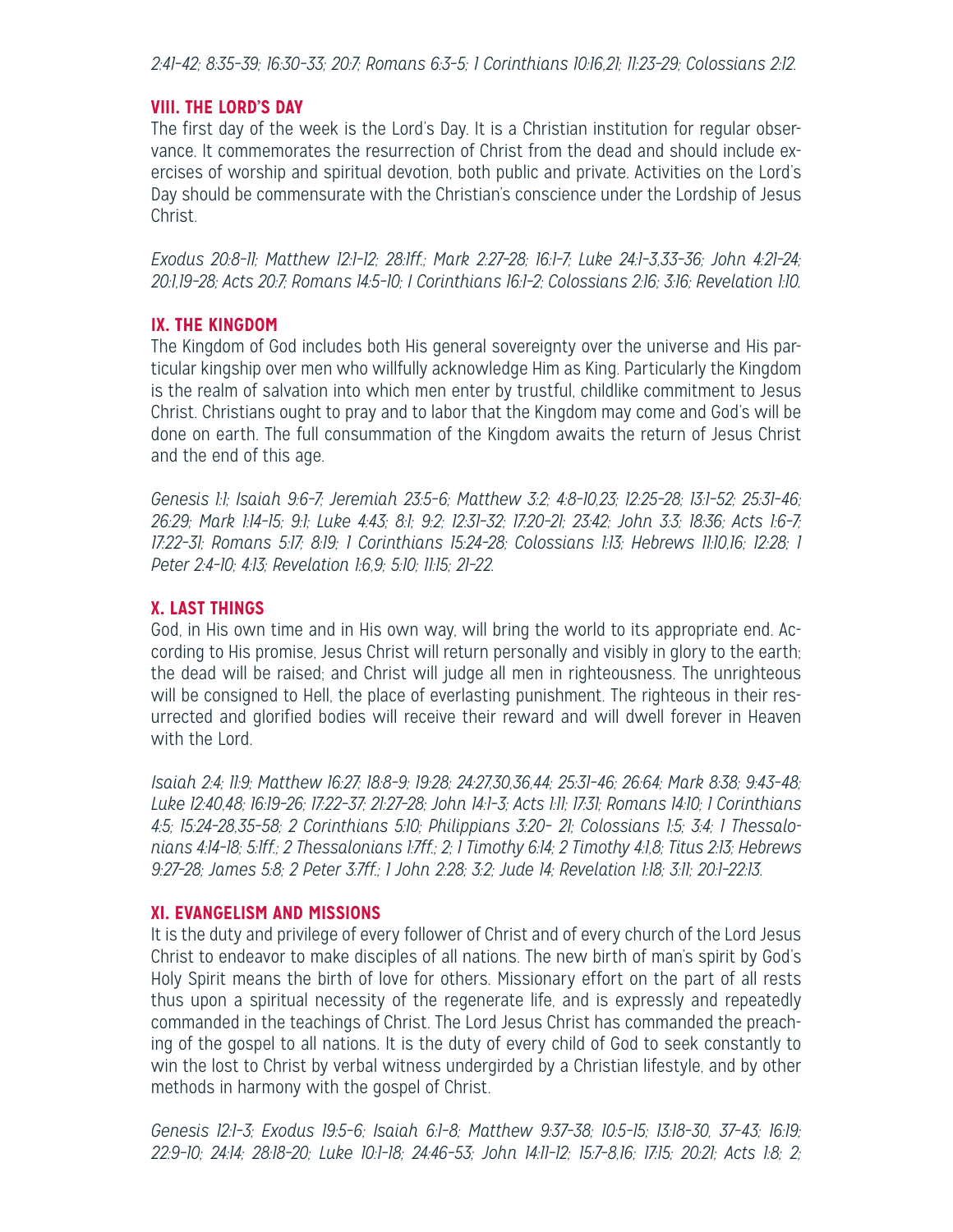*8:26–40; 10:42–48; 13:2–3; Romans 10:13–15; Ephesians 3:1–11; 1 Thessalonians 1:8; 2 Timothy 4:5; Hebrews 2:1–3; 11:39–12:2; 1 Peter 2:4–10; Revelation 22:17.* 

## **XII. EDUCATION**

Christianity is the faith of enlightenment and intelligence. In Jesus Christ abide all the treasures of wisdom and knowledge. All sound learning is, therefore, a part of our Christian heritage. The new birth opens all human faculties and creates a thirst for knowledge. Moreover, the cause of education in the Kingdom of Christ is co– ordinate with the causes of missions and general benevolence, and should receive along with these the liberal support of the churches. An adequate system of Christian education is necessary to a complete spiritual program for Christ's people.

In Christian education there should be a proper balance between academic freedom and academic responsibility. Freedom in any orderly relationship of human life is always limited and never absolute. The freedom of a teacher in a Christian school, college, or seminary is limited by the pre–eminence of Jesus Christ, by the authoritative nature of the Scriptures, and by the distinct purpose for which the school exists.

*Deuteronomy 4:1,5,9,14; 6:1–10; 31:12–13; Nehemiah 8:1–8; Job 28:28; Psalms 19:7ff.; 119:11; Proverbs 3:13ff.; 4:1–10; 8:1–7,11; 15:14; Ecclesiastes 7:19; Matthew 5:2; 7:24ff.; 28:19–20; Luke 2:40; 1 Corinthians 1:18–31; Ephesians 4:11–16; Philippians 4:8; Colossians 2:3,8–9; 1 Timothy 1:3–7; 2 Timothy 2:15; 3:14–17; Hebrews 5:12–6:3; James 1:5; 3:17.* 

## **XIII. STEWARDSHIP**

God is the source of all blessings, temporal and spiritual; all that we have and are we owe to Him. Christians have a spiritual debtorship to the whole world, a holy trusteeship in the gospel, and a binding stewardship in their possessions. They are therefore under obligation to serve Him with their time, talents, and material possessions; and should recognize all these as entrusted to them to use for the glory of God and for helping others. According to the Scriptures, Christians should contribute of their means cheerfully, regularly, systematically, proportionately, and liberally for the advancement of the Redeemer's cause on earth.

*Genesis 14:20; Leviticus 27:30–32; Deuteronomy 8:18; Malachi 3:8–12; Matthew 6:1– 4,19–21; 19:21; 23:23; 25:14–29; Luke 12:16–21,42; 16:1–13; Acts 2:44–47; 5:1–11; 17:24–25; 20:35; Romans 6:6–22; 12:1–2; 1 Corinthians 4:1–2; 6:19–20; 12; 16:1–4; 2 Corinthians 8– 9; 12:15; Philippians 4:10–19; 1 Peter 1:18–19.* 

#### **XIV. COOPERATION**

Christ's people should, as occasion requires, organize such associations and conventions as may best secure cooperation for the great objects of the Kingdom of God. Such organizations have no authority over one another or over the churches. They are voluntary and advisory bodies designed to elicit, combine, and direct the energies of our people in the most effective manner. Members of New Testament churches should cooperate with one another in carrying forward the missionary, educational, and benevolent ministries for the extension of Christ's Kingdom. Christian unity in the New Testament sense is spiritual harmony and voluntary cooperation for common ends by various groups of Christ's people. Cooperation is desirable between the various Christian denominations, when the end to be attained is itself justified, and when such cooperation involves no violation of conscience or compromise of loyalty to Christ and His Word as revealed in the New Testament.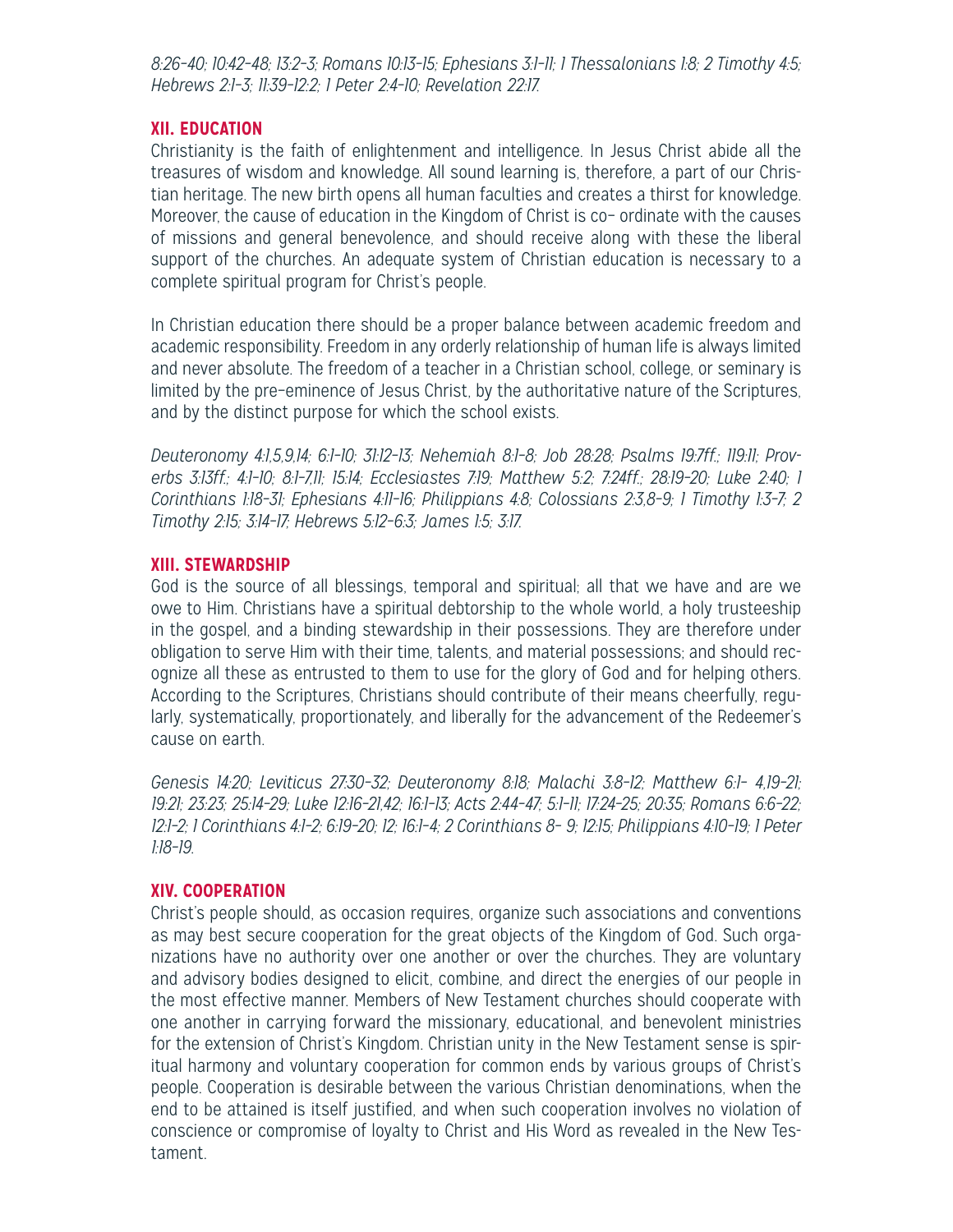*Exodus 17:12; 18:17ff.; Judges 7:21; Ezra 1:3–4; 2:68–69; 5:14–15; Nehemiah 4; 8:1–5; Matthew 10:5–15; 20:1–16; 22:1–10; 28:19–20; Mark 2:3; Luke 10:1ff.; Acts 1:13–14; 2:1ff.; 4:31–37; 13:2–3; 15:1–35; 1 Corinthians 1:10–17; 3:5–15; 12; 2 Corinthians 8–9; Galatians 1:6–10; Ephesians 4:1–16; Philippians 1:15–18.* 

#### **XV. THE CHRISTIAN AND THE SOCIAL ORDER**

All Christians are under obligation to seek to make the will of Christ supreme in our own lives and in human society. Means and methods used for the improvement of society and the establishment of righteousness among men can be truly and permanently helpful only when they are rooted in the regeneration of the individual by the saving grace of God in Jesus Christ. In the spirit of Christ, Christians should oppose racism, every form of greed, selfishness, and vice, and all forms of sexual immorality, including adultery, homosexuality, and pornography. We should work to provide for the orphaned, the needy, the abused, the aged, the helpless, and the sick. We should speak on behalf of the unborn and contend for the sanctity of all human life from conception to natural death. Every Christian should seek to bring industry, government, and society as a whole under the sway of the principles of righteousness, truth, and brotherly love. In order to promote these ends Christians should be ready to work with all men of good will in any good cause, always being careful to act in the spirit of love without compromising their loyalty to Christ and His truth.

*Exodus 20:3–17; Leviticus 6:2–5; Deuteronomy 10:12; 27:17; Psalm 101:5; Micah 6:8; Zechariah 8:16; Matthew 5:13–16,43–48; 22:36–40; 25:35; Mark 1:29–34; 2:3ff.; 10:21; Luke 4:18–21; 10:27–37; 20:25; John 15:12; 17:15; Romans 12–14; 1Corinthians 5:9–10; 6:1–7; 7:20–24; 10:23–11:1; Galatians 3:26–28; Ephesians 6:5–9; Colossians 3:12–17; 1 Thessalonians 3:12; Philemon; James 1:27; 2:8.* 

#### **XVI. PEACE AND WAR**

It is the duty of Christians to seek peace with all men on principles of righteousness. In accordance with the spirit and teachings of Christ they should do all in their power to put an end to war.

The true remedy for the war spirit is the gospel of our Lord. The supreme need of the world is the acceptance of His teachings in all the affairs of men and nations, and the practical application of His law of love. Christian people throughout the world should pray for the reign of the Prince of Peace.

*Isaiah 2:4; Matthew 5:9,38–48; 6:33; 26:52; Luke 22:36,38; Romans 12:18–19; 13:1–7; 14:19; Hebrews 12:14; James 4:1–2.* 

#### **XVII. RELIGIOUS LIBERTY**

God alone is Lord of the conscience, and He has left it free from the doctrines and commandments of men which are contrary to His Word or not contained in it. Church and state should be separate. The state owes to every church protection and full freedom in the pursuit of its spiritual ends. In providing for such freedom no ecclesiastical group or denomination should be favored by the state more than others. Civil government being ordained of God, it is the duty of Christians to render loyal obedience thereto in all things not contrary to the revealed will of God. The church should not resort to the civil power to carry on its work. The gospel of Christ contemplates spiritual means alone for the pursuit of its ends. The state has no right to impose penalties for religious opinions of any kind. The state has no right to impose taxes for the support of any form of religion. A free church in a free state is the Christian ideal, and this implies the right of free and unhin